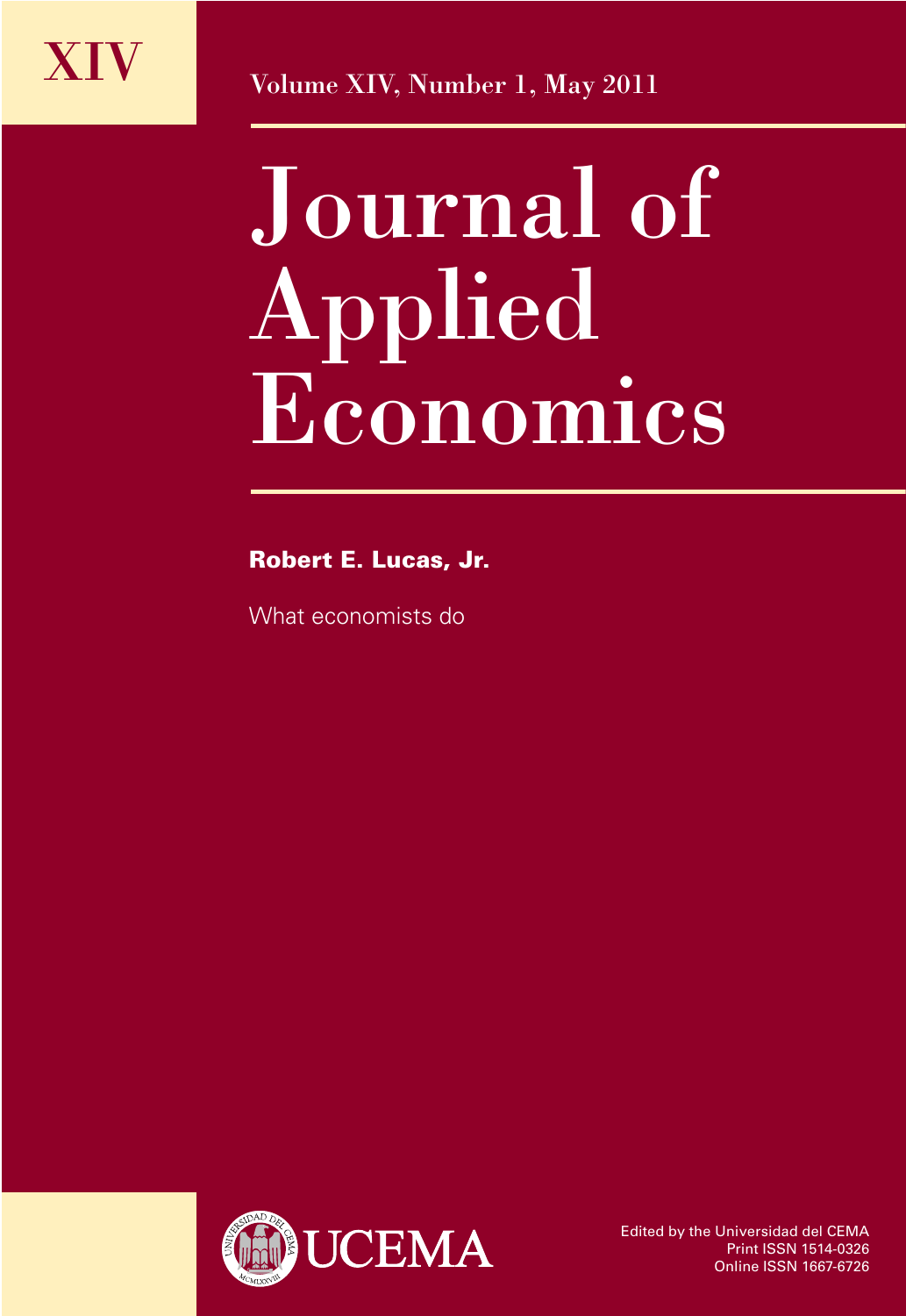*Journal of Applied Economics. Vol XIV, No. 1 (May 2011), 1-4*

## **WHAT ECONOMISTS DO**

## **Robert E. Lucas, Jr.**\*

*University of Chicago, National Bureau of Economic Research*

Invited paper, September 2010

This is the Commencement Address delivered at the University of Chicago on December 9, 1988.

*JEL classification codes*: A2, B4 *Key words*: teaching of economics, positive economics

Economists have an image of practicality and worldliness not shared by physicists and poets. Some economists have earned this image. Others –myself and many of my colleagues here at Chicago– have not. I'm not sure whether you will take this as a confession or a boast, but we are basically story-tellers, creators of make-believe economic systems. Rather than try to explain what this story-telling activity is about and why I think it is a useful –even an essential– activity, I thought I would just tell you a story and let you make of it what you like.

My story has a point: I want to understand the connection between changes in the money supply and economic depressions. One way to demonstrate that I understand this connection –I think the only really convincing way– would be for me to engineer a depression in the United States by manipulating the U.S. money supply. I think I know how to do this, though I'm not absolutely sure, but a real virtue of the democratic system is that we do not look kindly on people who want to use our lives as a laboratory. So I will try to make my depression somewhere else.

The location I have in mind is an old-fashioned amusement park –roller coasters, fun house, hot dogs, the works. I am thinking of Kennywood Park in Pittsburgh, where I lived when my children were at the optimal age as amusement park companions– a beautiful, turn-of-the-century place on a bluff overlooking the Monongahela River. If you have not seen this particular park, substitute one with

<sup>\*</sup> Robert E. Lucas, Jr.: Department of Economics, University of Chicago, 1126 East 59th Street, Chicago, IL 60637. Tel.: 773-702-8191, fax: 773-702-8490, email: relucas@uchicago.edu.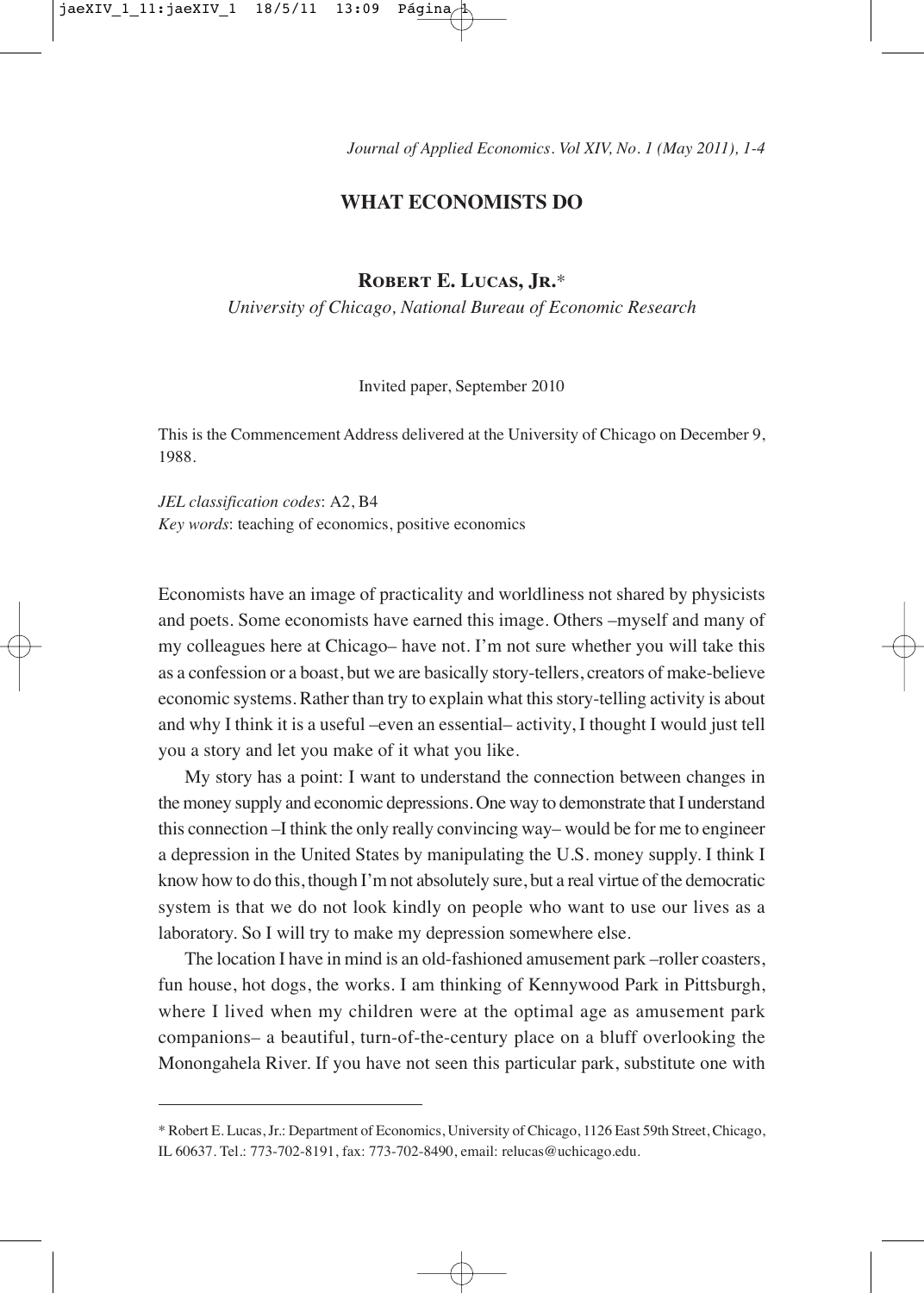which you are familiar, as I want you to try to visualize how the experiment I am going to describe would actually work in practice.

Kennywood Park is a useful location for my purposes because it is an entirely independent monetary system. One *cannot* spend U.S. dollars inside the park. At the gate, visitors use U.S. dollars to purchase tickets and then enter the park and spend the tickets. Rides inside are priced at so many tickets per ride. Ride operators collect these tickets, and at the end of each day they are cashed in for dollars, like chips in a casino.

For obvious reasons, business in park fluctuates: Sundays are big days, July 4 is even bigger. On most concessions –I imagine each ride in the park to be independently operated– there is some flexibility: an extra person can be called in to help take tickets or to speed people getting on and off the ride, on short-notice if the day is unexpectedly big or with advanced notice if it is predictable. If business is disappointingly slow, an operator will let some of his help leave early. So "GNP" in the park (total tickets spent) and employment (the number of man hours worked) will fluctuate from one day to the next due to fluctuations in demand. Do we want to call a slow day –a Monday or a Tuesday, say– a depression? Surely not. By an economic depression we mean something that ought not to happen, something pathological, not normal seasonal or daily ups and downs.

This, I imagine, is how the park works. (I say "imagine" because I am just making most of this up as I go along.) Technically, Kennywood Park is a fixed exchange rate system, since its central bank –the cashier's office at the gate– stands ready to exchange local currency –tickets– for foreign currency –US dollars– at a fixed rate.

In this economy, there is an obvious sense in which the number of tickets in circulation is economically irrelevant. No-one –customer or concessioner– really cares about the number of tickets per ride except insofar as these prices reflect U.S. dollars per ride. If the number of tickets per U.S. dollar were doubled from 10 to 20, and if the prices of all rides were doubled in terms of tickets –6 tickets per roller coaster ride instead of 3– and if everyone understood that these changes had occurred, it just would not make any important difference. Such a doubling of the money supply and of prices would amount to a 100 percent inflation in terms of local currency, but so what?

Yet I want to show you that changes in the quantity of money –in the number of tickets in circulation– have the capacity to induce depressions or booms in this economy (just as I think they do in reality). To do so, I want to imagine subjecting Kennywood Park to an entirely operational experiment. Think of renting the park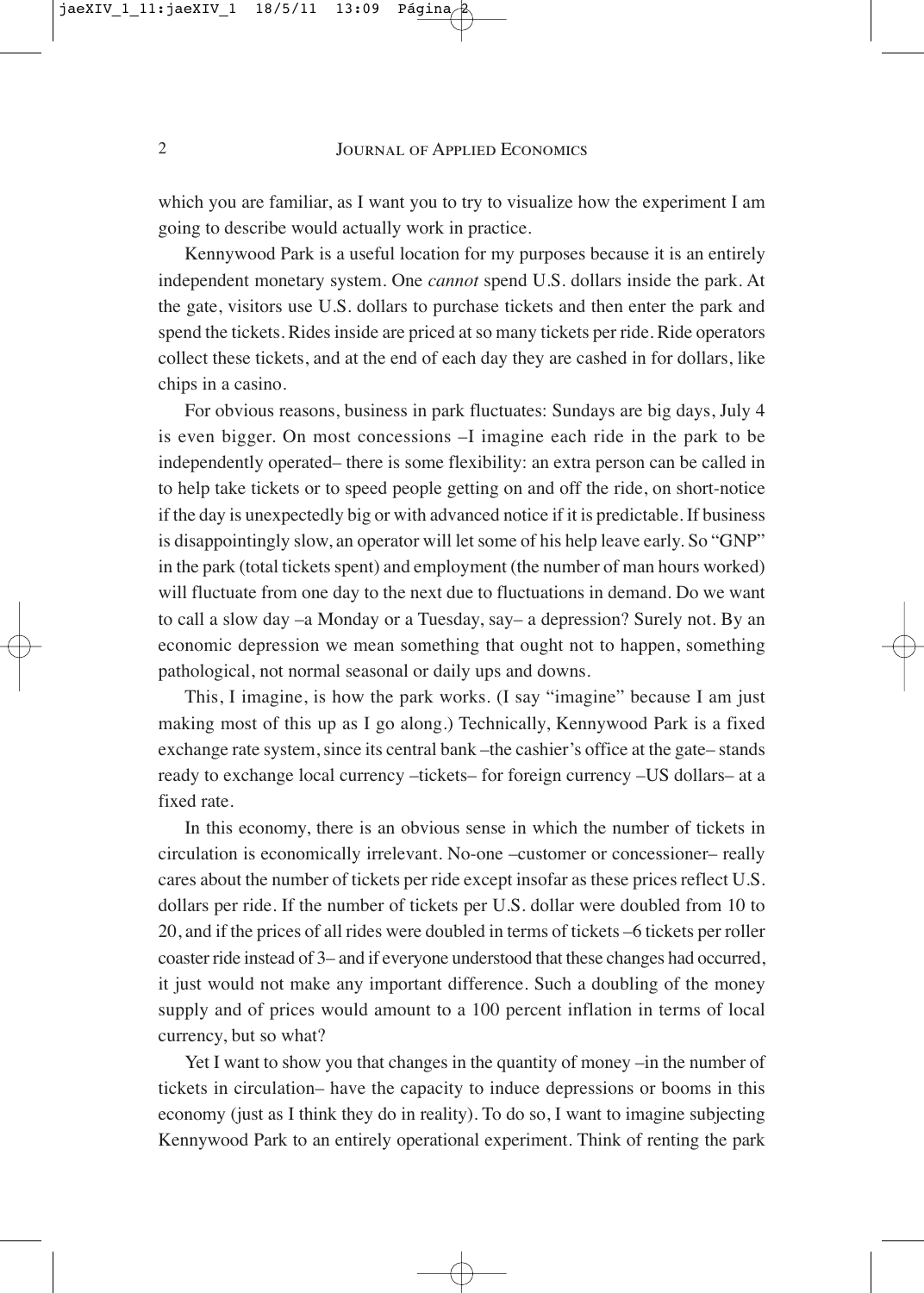from its owners for one Sunday, for suitable compensation, and taking over the functions of the cashier's office. Neither the operators of concessions nor the customers are to be informed of this. Then, with no advance warning to anyone inside the park, and no communication to them as to what is going on, the cashiers are instructed for this one day to give 8 tickets per dollar instead of 10. What will happen?

We can imagine a variety of reactions. Some customers, discouraged or angry, will turn around and go home. Others, coming to the park with a dollar budget fixed by Mom, will just buy 80 percent of the tickets they would have bought otherwise. Still others will shell out 20 percent more dollars and behave as they would have in the absence of this change in "exchange rates." I would have to know much more than I do about Kennywood Park patrons to judge how many would fall into each of these categories, but it is pretty clear that no one will be induced to take *more* tickets than if the experiment had not taken place, many will buy fewer, and thus that the total number of tickets in circulation –the "money supply" of this amusement park economy– will take a drop below what it otherwise would have been on this Sunday.

Now how does all of this look from the point of view of the operator of a ride or the guy selling hot dogs? Again, there will be a variety of reactions. In general, most operators will notice that the park seems kind of empty, for a Sunday, and that customers don't seem to be spending like they usually do. More time is being spent on 'freebies', the river view or a walk through the gardens. Many operators take this personally. Those who were worried that their ride was becoming passé get additional confirmation. Those who thought they were just starting to become popular, and had had thoughts of adding some capacity, begin to wonder if they had perhaps become over-optimistic. On many concessions, the extra employees hired to deal with the expected Sunday crowd are sent home early. A gloomy, "depressed" mood settles in.

What I have done, in short, is to engineer a depression in the park. The reduction in the quantity of money has led to a reduction in real output and employment. And this depression is indeed a kind of pathology. Customers are arriving at the park, eager to spend and enjoy themselves. Concessioners are ready and waiting to serve them. By introducing a glitch into the park's monetary system, we have prevented (not physically, but just as effectively) buyers and sellers from getting together to consummate mutually advantageous trades.

That is the end of my story. Rather than offer you some of my opinions about the nature and causes of depressions in the United States, I simply made a depression and let you watch it unfold. I hope you found it convincing on its own terms –that